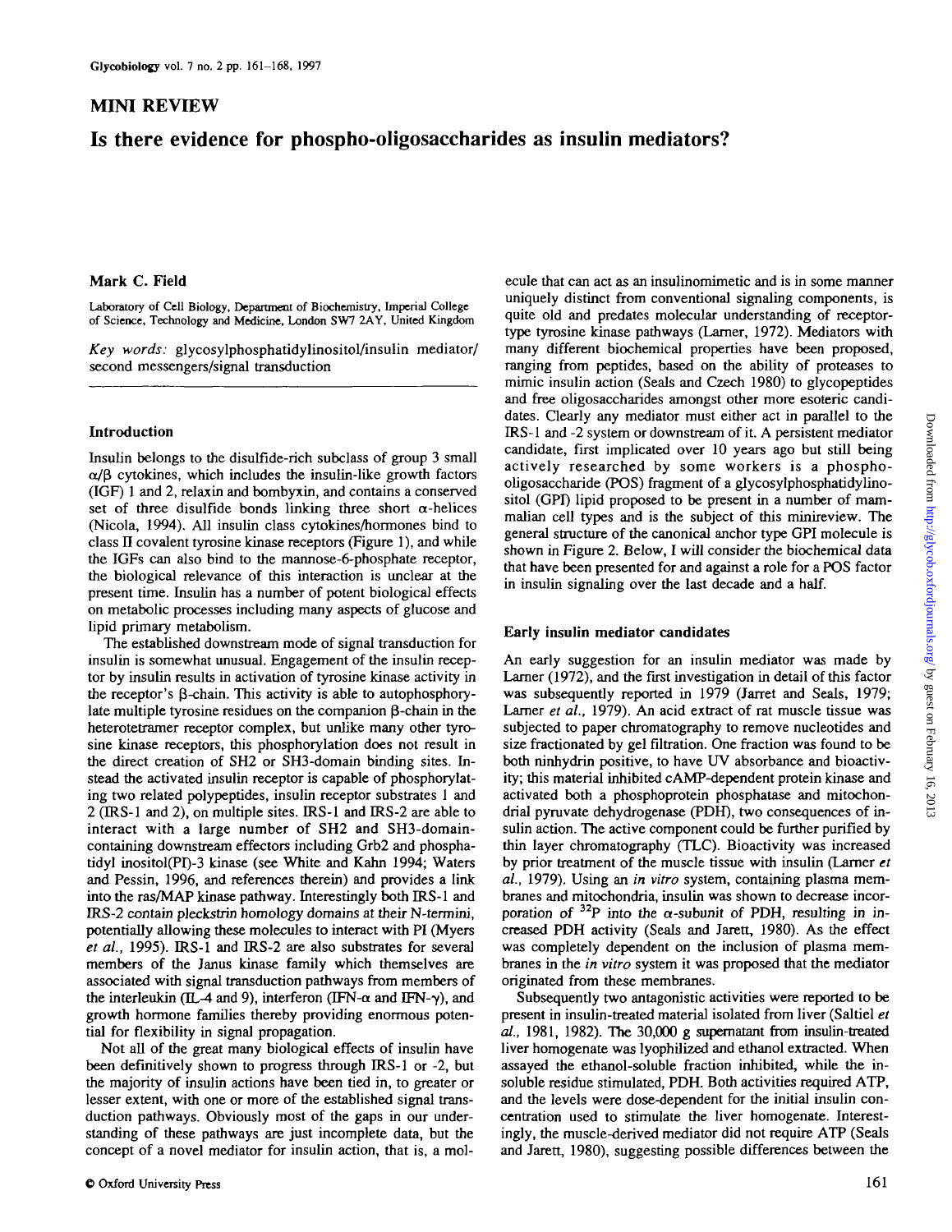

Fig. 1. Schematic model of the insulin signaling pathway. The conventional pathway (right hand pathway), via IRS-1 and -2 and the Sos/ras/Map kinase cascade has been well established. IRS-1 can also interact with a number of other molecules to produce a complex, branched pathway for downstream signal propagation, but these are not shown. The putative phospho-oligosaccharide pathway is shown at left. The definitive existence of this pathway and its relationship to the conventional receptor-based route is not known, but a simplified hypothetical version is shown that incorporates most of the features of the model. Insulin is proposed to generate a phospho-oligosaccharide (POS) fragment (shaded) via action of a PIPLC activity. The POS is then able to signal intracellular events, either by being taken up by the cell or bound through a receptor. The source of the signal for cleavage of the GPI lipid to generate POS may be independent of the classical pathway or alternatively may be derived from it at some point. Major difficulties with this model need to be resolved, and a crucial issue is the structure of the POS fragment itself, which remains unsolved.

mediators obtained from the two sources. The ethanol-soluble fraction also contained inhibitory activity for adenylate cyclase. By gel filtration both the inhibitory and stimulatory activities had molecular weights of 1-2 kDa, consistent with a small peptide or a glycan fragment.



Fig. 2. Canonical structure of the mature glycosylphosphatidylinositol structure. The glycolipid headgroup is built up by sequential addition of monosaccharides and finally ethanolamine phosphate residues. All intermediate species can be detected in *in vitro* reactions, but their abundance is extremely low in vivo, suggesting that they are rapidly processed to the next species. The mature ethanolamine phosphate-containing lipids are readily observed in living cells by metabolic labeling techniques and can be isolated on a small scale. Protein-linked GPI-anchors often carry additional substituents, but the core is conserved

thermore, using a muscle mediator preparation on intact adipocytes, it was found that mediator activity could only account for a subset of insulin actions; while both insulin and mediator stimulated PDH and glycogen synthase, insulin alone could stimulate glucose oxidation and transport (Jarett *et al.,* 1985). This lack of effect on glucose oxidation reported here is at variance with a number of later studies (see below). **The mediator may be a GPI-lipid headgroup** From the above observations, a clear case could be made for

the presence of some molecule in membrane fractions that mimicked insulin and potentially amplified the hormone signal. The mediator appears to consist of more than one discrete chemical identity and is active in both *in vivo* and *in vitro* assays. Obviously, the *in vivo* activity suggests the presence of either an extracellular receptor or an uptake mechanism for the mediator. A number of studies directed at identification of the chemical nature of the mediator pointed to a GPI fragment as being important.

In another study, insulin-stimulated adipocyte plasma membranes were used as a source of mediator (Zhang *et al.,* 1983). Assaying cAMP levels, these authors concluded that insulin generated 50-fold greater activity as mediator than input hormone, suggesting the presence of an amplification step, an important feature of many signal propagation pathways and implying the presence of a catalyst, that is, an enzyme. Fur-

Using stimulation of cAMP phosphodiesterase (PDE) as an assay an activity was characterized in organic solvent extracts of insulin-treated liver (Saltiel and Cuatrecasas, 1986), presum-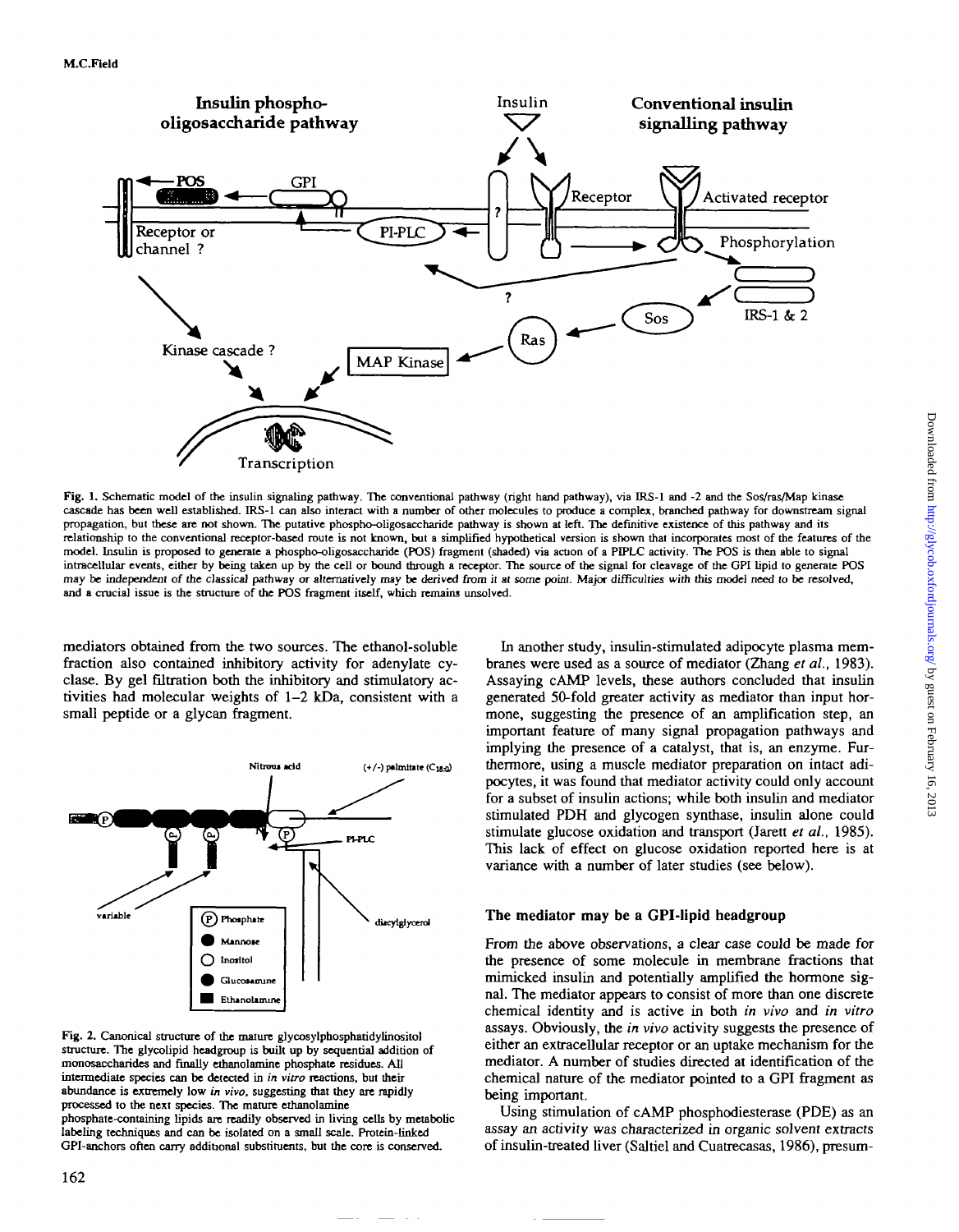ably similar or identical to the ethanol-soluble mediator substance previously described (Saltiel *et al,* 1981, 1982). Following extensive purification two low molecular weight factors were separated by anion exchange. Analysis by paper electrophoresis at low pH suggested that the factors differed in the number of phosphate or sulfate groups. Factors with identical chromatographic properties were also obtained by pretreatment of the liver starting material with *Staphylococcus aureas* PIspecific phospholipase C, and, most significantly, lipase pretreatment prevented further release of active factors upon subsequent insulin treatment. Additionally, a single species obtained by TLC from non-insulin-treated liver homogenate was also active, but it was not demonstrated that the TLC and PI-PLC derived factors were the same. However, both of the PI-PLC derived factors were inactivated by methylation, deamination with nitrous acid, periodate and strong acid or base treatments, all of which, though not highly specific, would be consistent with a GPI-type glycan or similar structure being important and suggestive of an activation of an endogenous PI-PLC by insulin stimulation. Furthermore, the factor was able to stimulate glucose oxidation and lipogenesis in intact adipocytes, similar to insulin (Saltiel and Sorbara-Cazan, 1987). Lipogenesis stimulation could be inhibited by competition with inositol-1-phosphate. Generation of an active factor released by PI-PLC was also demonstrated in a microsome *in vitro* system (Darnell *et al,* 1988; Saltiel *et al,* 1988). Therefore a connection between the active fractions, the putative GPI-headgroup they contain and demonstration that this molecule is the ultimate source of the various activities needed to be made. It is unfortunate that, despite a number of studies, this crucial question has still not been unequivocally answered over a decade later.

In a separate series of studies a mediator fraction was bulk isolated and characterized from rat liver homogenate. Using a <sup>3</sup>H-glucosamine-labeled PI-PLC sensitive lipid from H35 cells as a tracer (Mato *et al.,* 1987a), a comigrating TLC band was *S.aureus* PI-PLC treated and the resultant water-soluble fraction assayed for activity against rat adipocyte phospholipid methyltransferase (Kelly *et al,* 1986, 1987a). The material ablated the isoproterenol-stimulated enhancement of the methyltransferase in a similar manner to insulin, but the magnitude of the responses obtained suggest that the substance was not highly potent. Activity was unaffected by NaF, EDTA, or EGTA, suggesting that a phosphorylation event or  $Ca^{2+}$ dependent mechanisms were not involved. Subsequently, using  $32\text{P}-$ labeled adipocytes it was found that the POS fraction in fact prevented an isoproterenol-dependent increase in phosphorylation on serine in the methyltransferase, identical to the action of insulin (Kelly *et al.,* 1987a). However, the purification procedure for the POS was not very rigorous, and involved sequential TLC using first an acidic solvent, followed by rechromatography in a basic solvent. As the active fraction remained at the origin of the first TLC plate it is hard to evaluate what degree of purification had been achieved by this procedure. Nevertheless, this protocol became established as the standard method for production of the mediator. A composition of chiro-inositol, GlcN and galactose was reported for this material (Kelly *et al.,* 1987b). A second analysis, again on rat liver material, but isolated via anion exchange chromatography had a different composition. This mediator preparation activated PDH, but had a composition of mannose, GalN and chiro-inositol. However, mass spectrometric data indicate that the mediator was heavily contaminated with glucose, and later

studies demonstrated considerable structural complexity in mediator fractions, limiting the utility of this information.

Using <sup>3</sup>H-glucosamine-labeling, Mato *et al.* (1987a) established the presence of an insulin-sensitive TLC peak in H35 cells, migrating between phosphatidic acid and phosphatidylcholine. After 24 h of labeling followed by stimulation *in vivo* with insulin, the peak was rapidly degraded by about 60% within 2 min. After 5 min of insulin stimulation the peak level had returned to near basal, suggestive of a very rapid resynthesis and also consistent with a small pool size. Most of the tritium was still present in the insulin-sensitive species as glucosamine and was sensitive to nitrous acid deamination. The peak did not incorporate radiolabeled inositol, serine, ethanolamine or mannose efficiently, but could be labeled with palmitic acid. By <sup>32</sup>P-labeling, the species was found to generate a lipid chromatographing close to PI following deamination, and most of the radiolabeled phosphate was recovered in the aqueous phase after this procedure, consistent with a GPI-type POS headgroup (Mato *et al.,* 1987b). However, as the evidence that the <sup>32</sup>P-labeled material and the <sup>3</sup>H-GlcN-labeled lipid are the same is based on co-chromatography in one TLC system, these data do not in themselves make a compelling case for an insulin-sensitive GPL Also, as described below, the putative GPI-peak described here contains several species, not all of which exhibit GPI-type properties. The lack of mannose incorporation also suggests that the structure of this lipid must be rather unusual as mammalian GPI-anchor precursors can be readily labeled with <sup>3</sup>H-mannose (Stevens, 1992).

Myocytes also contain an insulin-sensitive GlcN-labeled lipid (Saltiel *et al.,* 1987). The lipid exhibited the same rapid loss and reappearance kinetics as the H35 cell lipid, and additionally the radiolabel became water soluble during the degradation of the lipid. Both the water-soluble fragment and the PI-PLC-generated product of the lipid were similar by chromatography to the previously described cAMP PDE modulator from liver (Saltiel and Cuatrecasas, 1986), and the PI-PLC product could modulate cAMP PDE. Also, the lipid fraction could be labeled with inositol in addition to GlcN and insulin stimulation produced <sup>3</sup>H-dimyristoylglycerol in <sup>3</sup>H-myristatelabeled myocytes. All incorporated radiolabels exhibited the rapid decrease and resynthesis kinetics (Saltiel *et al.,* 1987) as observed for the insulin-sensitive <sup>3</sup>H-GlcN-labeled species of H35 cells (Mato *et al.,* 1987a). In a separate study a GPIspecific PLC was isolated from rat liver (Fox *et al.,* 1987), but the significance of this to insulin signaling is difficult to evaluate, especially in light of the large number of lipases that have been subsequently discovered to be important in signaling events in the mammalian cell. In a later study of this kind an insulin-sensitive GPI was labeled with <sup>3</sup>H-inositol, GlcN, Gal, glycerol, and myristate (Suzuki *et al.,* 1991). Following PI-PLC treatment the monosaccharides were water soluble, while the glycerol and myristate were recovered as a diacylglycerol. The glycan fraction could modulate glucose oxidation and lipogenesis, but had no effect on glucose transport Glucose oxidation was earlier suggested to not be affected by the mediator (Jarett *et al,* 1985). Analysis of the glycan fraction indicated the presence of two different insulin-sensitive glycan fragments, suggesting more than one insulin mediator substance. Alternatively, several lipids may be insulin sensitive, but only a subset of which may generate active mediator fragments.

A PI-PLC POS fraction from rat liver was active at modulating the phosphorylation state of a number of proteins when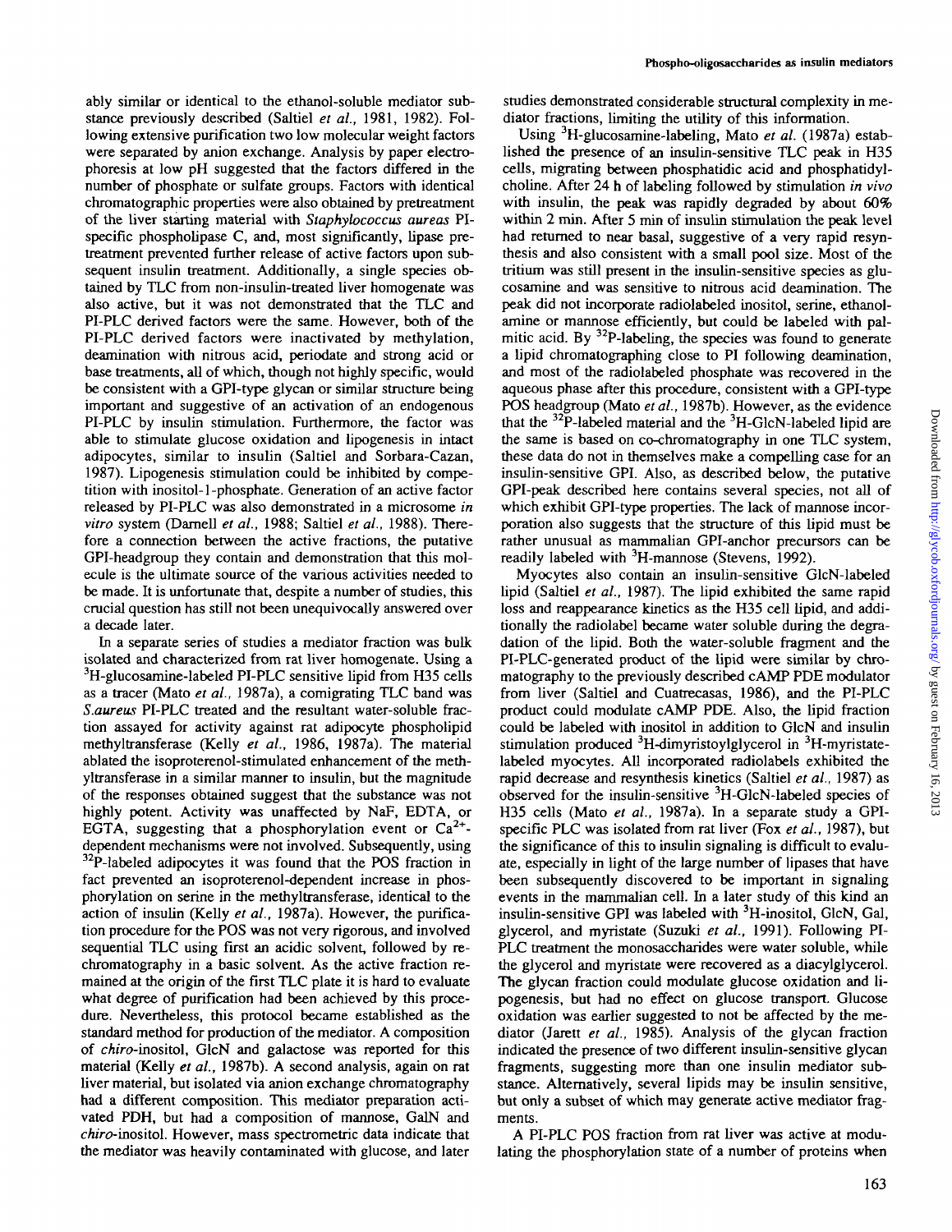added to intact adipocytes in a manner indistinguishable from insulin and mimicked the ability of insulin to block isoprotenerol action (Alemany *et al.,* 1987). Activity was abolished by deamination. At suboptimal concentrations insulin and the POS fraction were additive in effect, but if either was maximal the other had no effect implying signaling via the same system. The POS fraction did not induce lipolysis or glucose transport, but was active on broken cells, all of which imply that any signal does not progress via the insulin plasma membrane receptor. Similarly, purified <sup>3</sup>H-GlcN-labeled rat liver lipid fractions following PI-PLC treatment blocked isoprotenerol lipolysis stimulation (Kelly *et al.,* 1987b) while the intact, non PI-PLC treated lipid had no activity. This mediator lacked any ability to modulate glucose oxidation as measured by  $CO<sub>2</sub>$ production. Again this preparation was not very potent, with the POS from  $-5\%$  of a liver being as active as 100  $\mu$ U of insulin. A further study also showed that a POS preparation could influence both lactate production and fructose bisphosphate levels (Bruni *et al.,* 1990) and Macaulay and Larkins (1990) found that the putative mediator was not turned over in the streptozotocin-diabetic rat model. This latter observation could be interpreted as suggestive evidence for a role for defects in GPI-biosynthesis in certain types of diabetes.

In T cells appearance of a putative GPI-lipid paralleled expression of the insulin receptor (Gaulton *et al.,* 1988). The lipid was sensitive to PI-PLC, rapidly degraded when insulin was added to the T cell culture and the aqueous-soluble fraction following PI-PLC inhibited cAMP-dependent protein kinase. Using the standard purification (Kelly *et al.,* 1986), the lipid was shown to label with <sup>3</sup>H-inositol, to migrate slower that *lysoPl* in a basic TLC system *(lysoPI* would be anticipated to be PI-PLC sensitive and the resultant inositol-phosphate could potentially possess some biological activity), to preferentially incorporate <sup>3</sup>H-palmitic and myristic acids compared with other fatty acids, and was cleaved by nitrous acid. However, only 50% of the peak was cleaved, and less than 20% was PI-PLC sensitive, indicating that the putative GPI peak contained much else besides. Also, partial cleavage raises the possibility that the PI-PLC sensitive and nitrous acid sensitive fractions are separate molecules within the identified peak.

Further characterization of the insulin mediator by aminedirected derivatization and isolation from intact cells suggested that the lipid was mainly located in the outer membrane leaflet (Alvarez *et al.,* 1988), and that the water soluble headgroup produced by PI-PLC action consisted of at least three species differing in their degree of phosphorylation (Merida *et al.,* 1988). In an analysis of several cell types most GPI was present externally (Varela *et al.,* 1990). Again this material was insulin sensitive and could be removed with nitrous acid OT B.cereus PI-PLC. Additionally, **B-galactosidase** pretreatment of cells reduced the responsiveness to insulin (galactose had been proposed as a component of the mediator by Mato *et al.,* 1987b), but an obvious problem with this experiment is that the galactosidase would act on all surface glycoconjugates, with potentially many effects, including possible alteration of the insulin receptor itself. These workers went on to show that in aged animals (24-month-old rats) there was both a decrease in the putative mediator peak and a corresponding decreased responsiveness to insulin and POS of glycogen synthesis (Sanchez Arias *et al.,* 1993). However, again no mechanistic connection was made between glycogen synthesis and the putative mediator peak.

In an attempt to define structural features of the mediator,

monosaccharide phosphates were used as antagonists for insulin-induced protein phosphorylation (Stralfors and Alemany 1990). Inositol-6-phosphate was found to block insulin, while both inositol-6-phosphate and glucose-6-phosphate could prevent POS action. The compounds were apparently not taken up by the cells and did not alter the phosphorylation state of the receptor. In a more elegant approach the effect of antibodies to the GPI-anchor of the variant surface glycoprotein (VSG) of *Trypanosoma brucei* on POS activity was assessed (Romero *et al.,* 1990). Using the cross-reactive determinant as a method to eliminate antiprotein antibodies and to select for specificities that recognize the GPI-anchor only, the final antibody preparation could antagonize insulin activation of PDH or POS inhibition of protein kinase A. The antibodies were active *in vivo,* but had no influence on glucose uptake or dimyristyl glycerol production. Using the antibodies as an affinity matrix, both PI-PLC-cleaved VSG and pronase-digested VSG (anchor fragment) were bound, but the intact glycoprotein was not, suggesting that PI-PLC-processing was essential for recognition. Furthermore, material retained by the column could stimulate PDH. Therefore, for the first time a structurally defined, albeit immunologically, GPI-molecule appeared to contain insulinomimetic activity.

If, then, insulin is able to promote turnover of a plasma membrane GPI-lipid, presumably through activation of a specific lipase, there is a real possibility that this pathway might also involve GPI-anchored proteins. Several studies support this model. For example, an alkaline phosphatase activity (detected using p-nitrophenylphosphate) is released from myocytes upon insulin treatment in addition to a PDH activator (Romero *et al.,* 1988). Both the phosphatase and PDH stimulator shedding were inhibited by p-aminobenzamindine, and the PDH stimulatory activity was lost by nitrous acid treatment. As  $p$ -aminobenzamindine is a protease inhibitor it is possible that proteolysis is involved. Similarly, lipoprotein lipase, a GPI-anchored protein, is shed from NTH3T3 LI adipocytes in the presence of insulin (Chan *et al.,* 1988) and surface expression of a number of proteins in these cells is sensitive to insulin (Lisanti *et al.,* 1989). Obviously, if the surface expression level of GPI-anchored proteins are somehow controlled by insulin, this would have important consequences for both the possible mechanism of production of an insulin mediator and for the physiological actions of the hormone. In a later study release of placental alkaline phosphatase (PLAP) from Hep2 cells was monitored using a monoclonal antibody (Roberts *et al.,* 1990). PI-PLC, EGF, and insulin can release PLAP, as can GTPyS in a broken cell system. However, as growth factors may lead to membrane ruffling and reorganization and the released PLAP was not shown to contain the cross reactive determinant (a hallmark of PI-PLC cleavage of a GPI-anchor), it is possible that shedding was caused by some other effect, and a mechanistic connection could not be directly proven with these data. In a more recent study insulin stimulated the release of lipoprotein lipase (LPL) and a GPI-anchored cAMP binding protein (GCer). Both insulin and glimepiride converted  $\sim 30\%$ of the proteins to a soluble form which retained the inositol phosphate (Muller *et al.,* 1994). The cleaved GPI-moieties were apparently retained by the cells through an inositol phosphate receptor. All of these studies imply that a PI-PLC activity is either activated or mobilized by insulin stimulation. Clearly, if the POS precursor glycolipid is similarly localized in the external leaflet of the plasma membrane, both POS production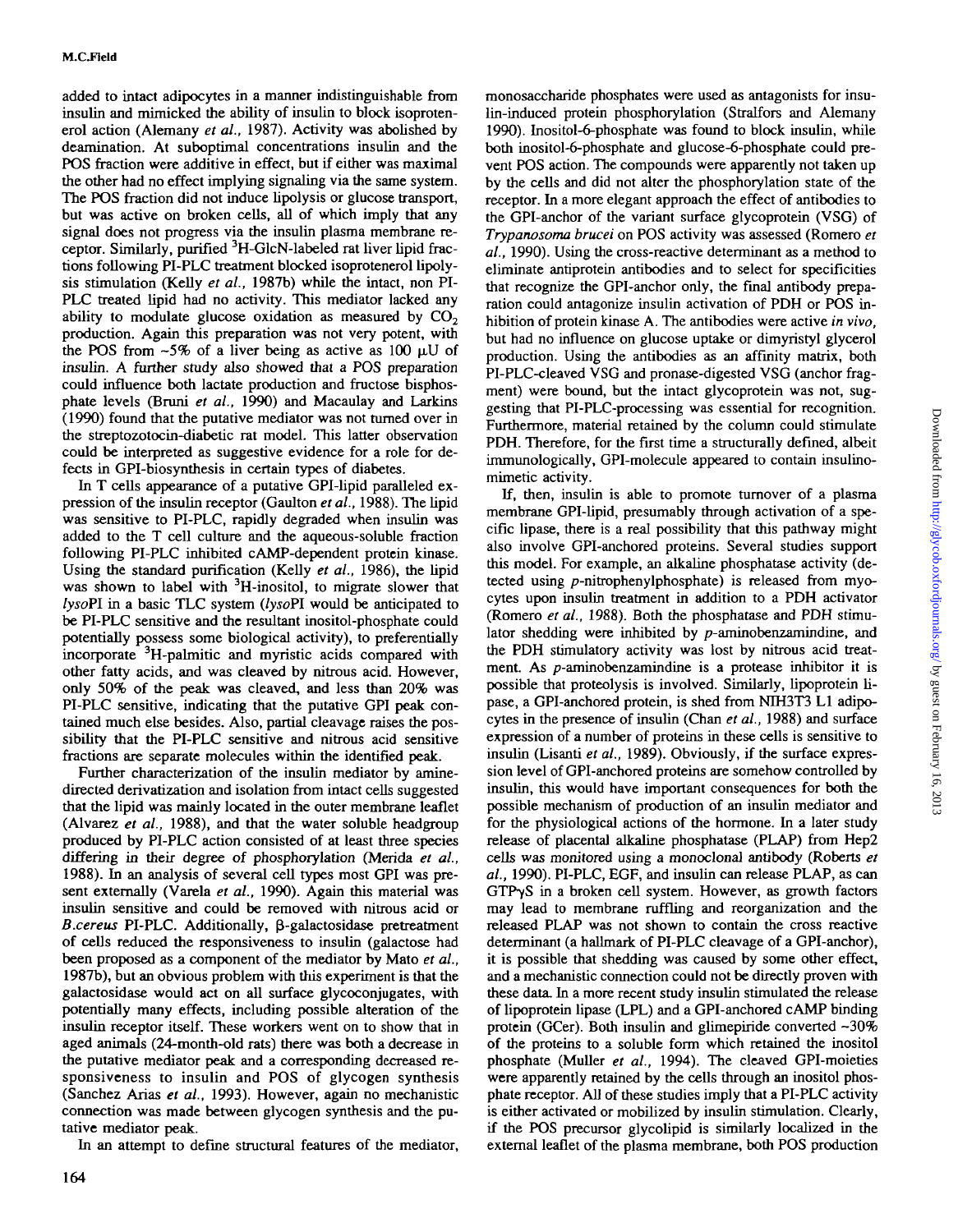In addition to a possible involvement in surface protein stability several other functions have been proposed for this pathway. For example, in NGF sensitive PC 12 cells a putative GPI species labeled with myristate was found to be rapidly degraded, but in NGF-resistant PC 12 no such hydrolysis was detected (Chan *et al.,* 1989). This presumably implicates the NGF receptor directly in this process. Unfortunately cross reactivity of the NGF and insulin mediators was not assessed. Also, insulin and POS have been proposed to elicit effects of specific neurons in *Aplysia,* and insulin causes release of POS activity from isolated *Aplysia* ganglia (Shapiro *et al.,* 1991). Evidence for POS in rat brain tissue has been published (Velazquez *et al.,* 1993), but no structural information are available as yet. Evidence was also presented in a later paper that IL-2 also modulated a GPI-type lipid, and that the PI-PLCderived headgroup could synergize with EL-2 in growth promotion of CTTL-2 cells (Merida *et al.,* 1990). These data are somewhat confusing with hindsight as the CTTL-2 line is a lymphocyte line, and it is now known that T and B cells synthesize a complex spectrum of readily metabolically labeled GPI-lipids (Stevens, 1993), but in this study these other structurally characterized GPI-species were apparently not detected. It is also curious that the mediator shows consistent PI-PLC sensitivity as many of the GPI-lipid species studied in the higher animals are inositol-acylated, rendering them insensitive to PLC action.

## **Persistent and emerging problems with the mediator**

Following reports of *in vitro* synthesis of the insulin-sensitive GPI species (Darnell *et al.,* 1988) came a contradictory paper that called into question many of these findings (Thakkar *et al.,* 1990). These workers found that an inositol-labeled lipid with the same TLC migration as the candidate mediator was cleaved by PI-PLC but not by GPI-PLC or GPI-PLD, calling into doubt the assignment as a GPI. A similar species was found to be synthesized by liver microsomes prepared from type II diabetics, previously suggested to lack the ability to make the lipid (Darnell *et al.,* 1988). Also, if GPI-PLC or PLD were included during the synthesis period, the peak was still generated, suggesting that conventional GPI biosynthesis was not involved. These data must be treated with some caution however as the GPI lipases are quite specific and ablation of GPI-biosynthesis was not demonstrated. The candidate peak was not nitrous acid sensitive nor was it affected by insulin treatment. On reexamination the peak co-chromatographed with *lyso-Pl,* and by composition analysis contained only inositol and glucose, but not GlcN, galactose or GalN at variance with the data from earlier reports (see above). While these observations may not be completely relevant to the *in vivo* studies, they clearly do raise significant doubt as to the validity of some of the earlier work. A later study, by Whatmore *et al.* (1993) also raised concern over some of the earlier reports. Here the authors had labeled rat hepatocytes with a battery of <sup>3</sup>H-precursors and looked for insulin sensitive GPI species. Again a lipid with the same TLC migration as the H35 cell line derived mediator candidate (Mato *et al.,* 1987b) was isolated and labeled with GlcN, GalN, Gal, and palmitate, but not with inositol or myristate. Despite the cells being insulin responsive, this peak was not affected by insulin treatment or by PI-PLC or nitrous acid.

While Thakkar *et al.* (1990) may have presented the first

direct evidence that there might be a problem with the GPIinsulin connection, a number of other aspects of the model were also of concern. The complete lack of structural data, despite a large number of publications, and no information on the purity of the POS fraction were clearly problematic. These issues remain outstanding at the time of writing. The absence of enrichment tabulation and rigorous structural analysis has made it difficult to ascribe the biological activity of the POS fraction to GPI with real confidence. Indeed, in several cases data suggest that the POS fraction is in fact quite impure (e.g., Lamer *et al.,* 1988; Parpal *et al.,* 1995). The purification procedure first reported by Kelly *et al.* (1987b) is also not particularly rigorous as the initial organic extract is first chromatographed on a low pH system with the bioactivity remaining at the origin. As this does not represent chromatography *sensu stricto* the POS was purified really by a single chromatographic step, and therefore conceivably contains a plethora of molecules. Several of the reports discussed elsewhere in this article certainly point to there being several GPI-molecules present in the POS fraction. What else may be present remains an open question.

Also, a number of potential conceptual problems with the model have emerged. One major concern is a topological inconsistency; data suggest an externally orientated GPI species, but any PI-PLC activity would presumably originate in the cytosol. Additionally, the activity of the POS fractions in broken cells suggested that the POS acts at some internal site, and therefore, if derived from a surface oriented precursor, a transport process, that is, a channel or a pump, must be operating. Finally, there are inconsistencies with the more recent understanding of mammalian GPIs. In mammals most of the precursors are PI-PLC resistant due to inositol acylation (Stevens, 1992), and a great many species are synthesized in T cells and hepatocytes. The relationship of the insulin mediator GPI peak to these other lipids is not known, but it is possible that some of the activities ascribed to the mediator may be induced in these molecules via some PI-PLC digestion, as suggested by some of the studies using GPI-fragments derived from cell surface proteins (see below).

## **Newer** evidence

Recent advances in methodology, GPI-biology and signal transduction have meant that evaluation of the role of POS in insulin and other signaling events has become more sophisticated, and several studies from the last 5 years have reexamined the case for a bioactive glycan with structural homology to GPIs. The effects of deletions in the GPI-biosynthetic pathway, manipulation of the conventional insulin signaling path through the receptor, and the availability of a defined GPIheadgroup from the VSG and other molecules have all been utilized.

The MVB2 T cell line has a defect in GPI-biosynthesis and is devoid of GPI-anchored proteins at the cell surface. However, the cells still synthesize a GlcN-labeled peak that comigrates with the insulin-sensitive species from previous studies (Avila *et al.,* 1992). The peak labels to the same extent with a variety of precursors in the MVB2 and the parental line, but only 20% of it is cleaved by nitrous acid. Substantially more than this proportion displays the transient degradation on insulin stimulation, suggesting that in addition to the putative GPI-species in the peak, that there is a further insulin-sensitive species. This appreciation of an increased complexity in the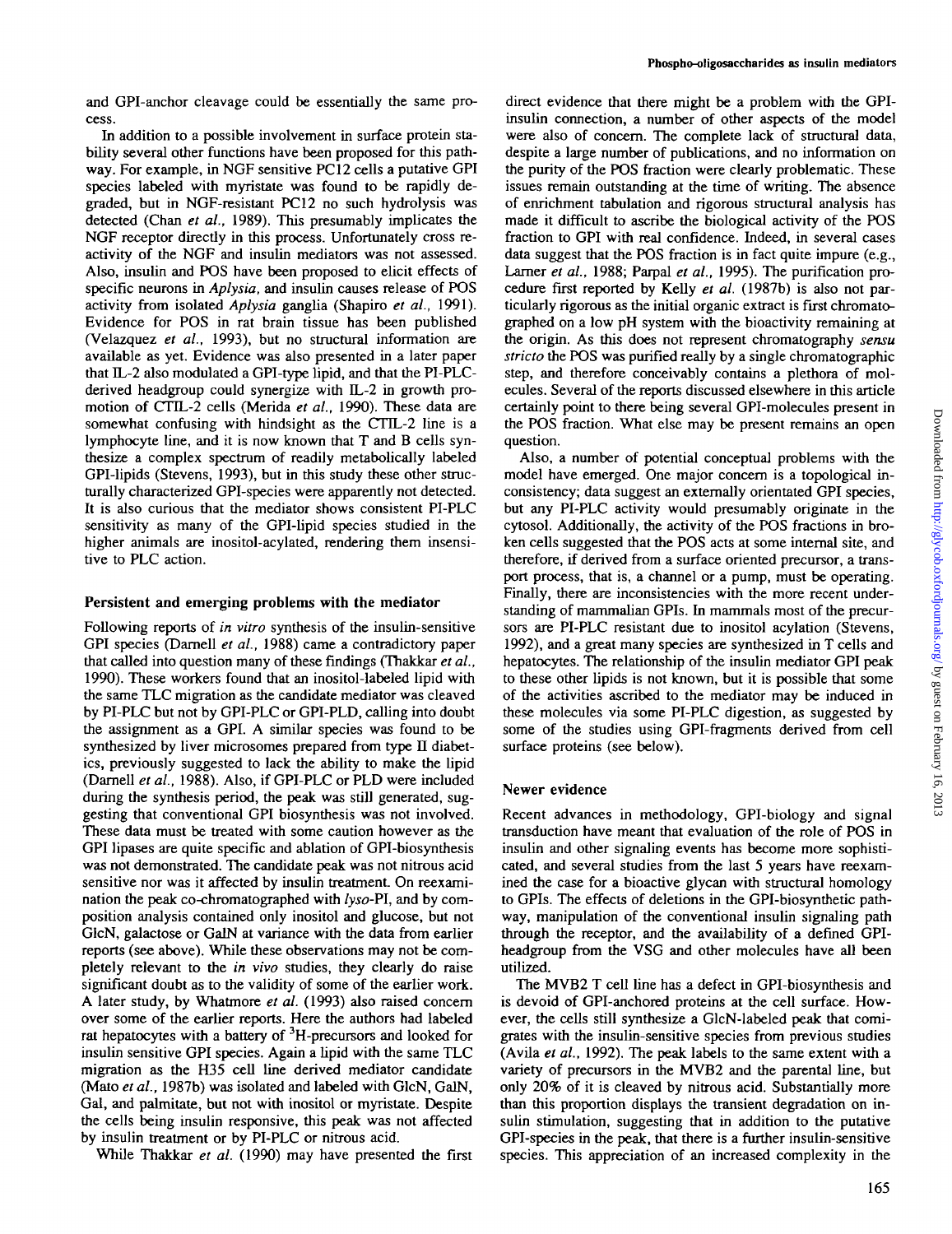putative mediator lipid peak is also supported by data using PHA-stimulated T cells and an antibody reactive to the GPIheadgroup (Gaulton, 1991). In this study four GPI-lipids were identified, but only two showed sensitivity to insulin, with the usual rapid degradation and resynthesis. Polar glycan fragments were detected in the cell medium. As an antibody was used in this study, the insulin-induced turnover was finally shown to affect bulk material, rather than movement of a radiolabeled tracer.

Manipulations of receptor levels have been used by several workers, and the influence on mediator activity assessed. Gottschalk (1992) studied rat embryo fibroblasts that overexpressed functional or tyrosine kinase deficient human insulin receptor. Despite identifying two GlcN-labeled insulin sensitive lipids, one of which was endoceramidase sensitive, the presence of functional human insulin receptor at elevated levels had no influence of the stability of these species. Additionally, a transient decrease by about 10% in PI levels was observed, mirrored by an increase in the amount of the insulinsensitive endoceramidase resistant species. As PI is a major cellular phospholipid, turnover of even 10% indicates a far larger mass of lipid being metabolized than earlier data would suggest. Most importantly, the data here suggest that the insulin receptor is not directly involved in any lipid-mediated effects of the hormone. This conclusion is directly contradicted by another study using CHO cell lines expressing different levels of the human insulin receptor (Macaulay *et al.,* 1992). The transient turnover of the putative mediator was found to be increased in cells expressing a greater level of insulin receptor, and that turnover could be stimulated by up to 100-fold less insulin in the highest expressers compared with the control cells. However, as the putative GPI peak was only degraded by  $-7\%$  in the control cells, and this only doubled in the overexpressing cells which had 600 times the control level of receptor, the effects are not very dramatic. In a recent study of GPI-biosynthesis mutants, the ability of the insulin receptor to signal correctly was assessed (Lazar *et al.,* 1994). These ausignal collectly was assessed (Lazal *et al.*, 1994). These au-<br>thors mode use of two K562 cell mutants in early steps of GPI-biographics of two K502 CCI mutants in early steps of GPI-biosynthesis, the IA mutant (fails to make GlcNAc-PI) and the IVD mutant (fails to deNacetylate GlcNAc-PI to GlcN-PI). When introduced into these cells by transfection, the human insulin receptor was able to respond to insulin as normal by receptor autophosphorylation, phosphorylation of IRS-1 and downstream interaction with Shc and Grb2. However, glycogen synthesis was completely insulin insensitive in the IA cells and barely sensitive in the IVD cells. In broken cells glucose-6-phosphate could stimulate glycogen synthase, ruling out a simple defect in the target enzyme. Overall, these data do provide a case for a insulin-signaling pathway in mammalian cells that requires ongoing GPI-biosynthesis.

Using a defined fragment from VSG or the human erythrocyte acetylcholinesterase (huEAchE), both of which have fully defined GPI-anchor structures (Ferguson *et al.,* 1988; Roberts *et al.,* 1988) has produced data consistent with this type of molecule having some signaling properties. A pronase fragment from the 118 VSG molecule, purified by anion exchange HPLC, was able to inhibit isoproterenol-stimulated lipolysis, although high doses were required  $(100 \mu)$  compared with insulin (used at 10 nM) (Misek and Saltiel, 1992). The activity showed similar properties to the POS fractions and was destroyed by mild acid or deamination, suggesting that a cyclic inositol phosphate was important. Most interestingly okadaic acid, a type 1 and 2A phosphatase inhibitor, was able to block the antilipolytic action of the VSG fragment at lower doses than required to block the effect of insulin. In a later study these authors obtained evidence for specific inhibition of isoproterenol-stimulated phosphorylation of a 70 kDa protein in rat epididymal adipocytes by the VSG fragment (Misek and Saltiel, 1994). The effect was specific (other phosphoproteins were unaffected); mild acid, nitrous acid, and okadaic acid sensitive; and required high concentrations of stimulator (150  $\mu$ M).

In a complementary approach the C-terminal GPI fragment from huEAchE was shown to antagonize glucagon stimulation of glycogen phosphorylase (Deeg *et al.,* 1993). This fragment had a potency greater than the VSG fragment, being equivalent to 10 nM insulin at  $-10 \mu$ M, also significantly greater than the potencies of the earlier POS preparations. In addition cyclic inositol-1,2-phosphate could mimic the effect of the GPIfragment.

Immunoaffinity purified GPI-anchored proteins MSP-1 and MSP-2 from the malaria parasite *P.falciparum* were assayed for their ability to stimulate macrophages, to release TNF and IL-1 and to affect adipocyte glucose metabolism (Schofield and Hackett, 1993). Intact protein and the GPI-anchor fragment could induce TNF, while disruption of the lipid structure destroyed activity. MSP-2 additionally stimulated IL-1 production. When administered *in vivo* to mice the GPI fragments lead to cachexia, which was blocked by anti-TNF antibodies. A GPI fragment prepared from the 118 VSG was also shown to stimulate C3H macrophages to secrete IL-1 $\alpha$  and TNF over a several-hour period (Tachado and Schofield, 1994). Addition of the VSG fragment lead to tyrosine-phosphorylation of multiple proteins followed by  $IL-1\alpha$  release. Both of these effects were blocked by genistein and tyrphostin, inhibitors of protein tyrosine kinases. TNF release was somewhat delayed, and may be induced by the IL-1 $\alpha$ . Significantly, the GPI was much more potent in this system, being used at  $1 \mu M$ . Preclearing with antibody against GPI prevented  $IL$ -1 $\alpha$  induction by parasite extracts. Taken together, these two studies are highly suggestive of bioactivity for these GPI-fragments in the macrophage system.

A very recent study reexamined the heterogeneity of the putative mediator peak in rat adipocytes (Parpal *et al.,* 1995). Using <sup>32</sup>P as radiolabel three distinct water-soluble products were obtained by PI-PLC cleavage of the mediator peak. On analysis on a Glycopak N HPLC system only one of the products, migrating as a pentasaccharide, was sensitive to deamination. This product itself contained at least three subspecies, evidence indeed that the putative mediator peak contains many distinct molecules. The nitrous acid sensitive species was found to be enriched in caveolae, glycolipid-rich regions of the cell membrane containing a higher than average level of GPIanchored proteins. Analysis of <sup>3</sup>H-galactose-labeled hepatoma cells was in agreement with this; in this case less than 5% of the putative mediator peak was PI-PLC sensitive, and only a portion of this was cleavable with nitrous acid. This final fraction however had the ability to modulate phosphorylation of 116 and 84 kDa protein species, could block isoproterenol kinase stimulation and had the same turnover kinetics on insulin stimulation as reported for the mediator peak. Therefore, this more rigorous examination is suggestive that a minor fraction of the mediator peak is, in fact, the true mediator. This may, to some extent, explain the low potency of the mediator in a number of the studies described above, as the phosphate Downloaded from http://glycob.oxfordjournals.org/ by guest on February 16, 2013  $D^{\text{ov}}$  guest on February 16, 2013  $D^{\text{ev}}$  and  $D^{\text{ev}}$  and  $D^{\text{ev}}$  and  $D^{\text{ev}}$  and  $D^{\text{ev}}$  and  $D^{\text{ev}}$  and  $D^{\text{ev}}$  and  $D^{\text{ev}}$  and  $D^{\text{ev}}$  and  $D^{\text{ev}}$  and  $D^{\text{ev}}$  and  $D^{\text{ev}}$  and  $D^{\text{ev}}$  and  $D$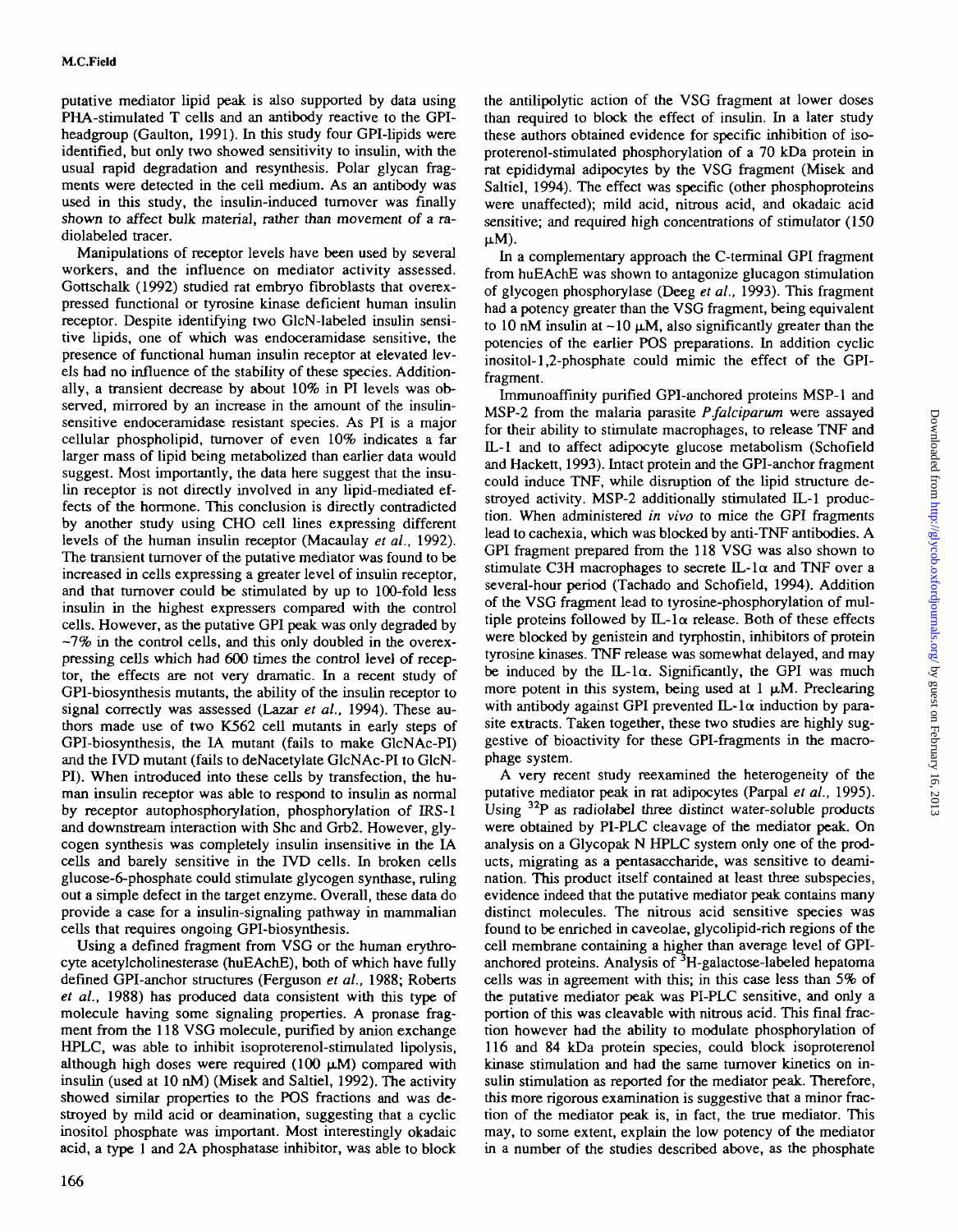content, habitually used as an estimate of mass, is quite probably misleading.

## **Concluding remarks**

A final and critical evaluation of the potential role that POS may play in signal transduction is difficult to arrive at. Early studies were focused on a mediator fraction that was of low potency and was clearly a mixture of many molecules. Information such as composition is obviously of little utility when dealing with such fractions for prediction of the structure of a single active component. Additionally, problems concerning the origin of the mediator and conflicting reports concerning the presence of a mediator lipid clearly require resolution. However, much more convincing are the reports of bioactivity within GPI-fragments prepared form both mammalian and protozoan sources, and these factors being of higher purity show correspondingly increased potency. The use of a heterologous source also removes some of the possibility for artefactual activity from homologous sources due to the presence of cytokines or other bioactive compounds. These analyses do not, of course, approach the question of the nature of an endogenous insulin mediator. The need for a detailed structural analysis of highly purified material and the identification of interacting components is clearly required before this potentially very important issue can be resolved.

A report that caveolin is a substrate for insulin-stimulated phosphorylation (Mastick *et al.,* 1995) perhaps suggests that this molecule may be involved in GPI-insulin connection. Phosphorylation of caveolin may lead to alterations in plasma membrane organization and hence to cleavage of otherwise stable GPI structures, although the caveolin story has become controversial recently. Finally, it is interesting to note that phosphorylation of IRS-1 follows similar kinetics as turnover of the putative mediator peak on insulin treatment (Milarski *et al.,* 1995), and therefore POS mediator action, if it exists, is quite likely tightly coupled to the conventional signaling pathway.

## **Acknowledgments**

I am very grateful to the following people for comments and suggestions with the manuscript; Prof. Anne Dell and Dr. Helen Field (Imperial College) and Dr Michael Rout (Rockefeller University). Research in the author's laboratory is supported by the Wellcome Trust and the MRC of Great Britain.

## **Abbreviations**

Gal(N), galactose(amine); GlcN, glucosamine; GPI, glycosylphosphatidylinositol; huEAchE, human erythrocyte acetylcholinesterase; IFN, interferon; IGF, insulin-like growth factor, IL, interleukin; IRS, insulin receptor substrate; MAP, mitogen-activated protein; PDE, phosphodiesterase; PDH, pyruvate dehydrogenase; PI, phosphatidylinositol; PLC(D), phospholipase C(D); POS, phosphooligosaccharide; SH2(3), src homology domain 2(3); TLC, thin layer chromatography; VSG, variant surface glycoprotein.

## **References**

- Alvaraez, J., Varela, I., Ruiz-Albusac, J. and Mato, J. (1988) Localisation of the insulin-sensitive phosphatidylinositol glycan at the outer surface of the cell membrane. *Biochem. Biophys. Res. Common.,* 152, 1455-1462.
- Avila,M., Clemente,R. and Varela-Nieto, I. (1992) A phosphatidylinositollinkage-deficient T-cell mutant contains insulin-sensitive glycosylphosphatidylinositol. *Biochem. J.,* 282, 681-686.
- Bruni, P., Meacci, E., Avila, M., Vasta, V., Farnararo, M., Mato, J. and Varela, I. (1990) A phospho-oligosaccharide can reproduce the stimulatory effect of

insulin on glycolytic flux in human fibroblasts. *Biochem. Biophys. Res Common.,* 166, 765-771.

- Chan.B., Lisanti.M., Rodriguez-Boulan.E. and Saltiel.A. (1988) Insulinstimulated release of lipoprotein lipase by metabolism of its phosphatidylinositol anchor. *Science,* 241, 1670-1672.
- Chan, B., Chao, M. and Saluel, A. (1989) Nerve growth factor stimulates the hydrolysis of glycosylphosphaudylinositol in PC-12 cells: a mechanism of protein kmase C regulation. *Proc. Nail. Acad. Sci. USA,* 86, 1756-1760.
- Darnell, J., Osterman, D.G. and Saltiel, A (1988) *Diabetes*, 37, 29A.
- Deeg, M., Brass, E. and Rosenberry, T. (1993) Inositol glycan phosphate derived from human erythrocyte acetylcholinesterase glycolipid anchor and inositol cyclic 1,2-phosphate antagonize glucagon activation of glycogen phosphorylase. *Diabetes,* 42, 1318-1323.
- Ferguson, M., Homans, S., Dwek, R. and Rademacher, T. (1988) Glycosylphosphatidylmositol moiety that anchors *Trypanosoma brucei* variant surface glycoprotein to the membrane. *Science,* 239, 723-728.
- FoxJ.A., Soliz, N.M. and Saltiel,A.R. (1987) Purification of a phosphatidylinosidol-glycan-specific phospholipase C from liver plasma membranes: a possible target of insulin action. *Proc. Natl. Acad. Sci. USA,* 84, 2663-2667.
- Gaulton.G. (1991) Differential regulation of glycosylated phosphatidylinositol subtypes by insulin. *Diabetes,* 40, 1297-1304.
- Gaulton, G., Kelly, K., Pawlowski J., Mato J. and Jarett L. (1988) Regulation and function of an insulin-sensitive glycosyl-phosphatidylinositol during T lymphocyte activation. *Cell,* 53, 963-970.
- Gottschalk.W. (1992) Relationship between insulin-mediated turnover of glucosamine-labeled lipids and activity of the insulin receptor tyrosine kinase. *Arch Biochem Biophys.,* 299, 137-146.
- Jarret, L. and Seals, J. (1979) Pyruvate dehydrogenase activation in adipocyte mitochondria by an insulin-generated mediator from muscle. *Science,* 206, 1407-1408.
- Jarett, L., Eong, E., Macaulay, S. and Smith, J. (1985) Insulin mediators from rat skeletal muscle have differential effects on insulin-sensitive pathways of intact adipocytes. *Science,* 227, 533-535.
- Kelly, K., Mato, J. and Jarett, L. (1986) The polar head group of a novel insulinsensitive glycophospholipid mimics insulin action on phospholipid methyltransferase. FEBS Lett., 209 238-242.
- Kelly, K., Merida, I., Wong, E., DiCenzo, D. and Mato, J. (1987a) A phosphooligosaccharide mimics the effect of insulin to inhibit isoproterenoldependent phosphorylation of phospholipid methyltransferase in isolated adipocytes. *J. Biol Chem.,* 262, 15285-15290.
- Kelly, K., Mato, J., Merida, J. and Jarett, L. (1987b) Glucose transport and antihpolysis are differentially regulated by the polar headgroup of an insulinsensitive glycophospholipid. *Proc. Natl. Acad. Sci. USA,* 84, 6404-6407.
- Lamer J. (1972) Insulin and glycogen synthase. *Diabetes,* 21(Suppl. 2), 428- 438.
- Lamer, J., Galasko, G., Cheng, K., DePaoli-Roach, A., Huang, L., Daggy, P. and KellogJ. (1979) Generation by insulin of a chemical mediator that controls protein phosphorylation and dephosphorylation. *Science,* 206, 1408-1410.
- Larner, J., Huang, L., Schwartz, C., Oswald, A., Shen, T.-Y., Kinter, M., Tang, G. and Zeller, K. (1988) Rat liver insulin mediator which stimulates pyruvate dehydrogenase phosphatase contains galactosamine and *D-chiro* inositol. *Biochem. Biophys. Res. Common.,* 151, 1416-1425.
- Lazar, D., Knez, J., Medof, M., Cuatrecasas, P. and Saltiel, A. (1994) Stimulation of glycogen synthesis by insulin in human erythroleukemia cells requires the synthesis of glycosyl-phosphalidylinositol. *Proc. Natl. Acad. Sci. USA,* 91, 9665-9669.
- Lisanti, M., Darnell, J., Chan, B., Rodriguez-Boulan, E. and Saltiel, A. (1989) The distribution of glycosyl-phosphatidylinositol anchored proteins is differentially regulated by serum and insulin. *Biochem. Biophys Res. Com*mun., 164, 824-831.
- Macaulay, S., and Larkins, R. (1990) Isolation of insulin-sensitive phosphatidylinositol-glycan from rat adipocytes. *Biochem. J.,* 271, 427-435.
- Macaulay, S., Clark, S. and Larkins, R. (1992) Correlation of insulin receptor level with both insulin action and breakdown of a potential insulin mediator precursor, studies in CHO cell-lines transfected with insulin receptor cDNA. *Biochim. Biophys. Acta,* 1134, 53-60.
- Mastick, C., Brady, M. and Saltiel, A. (1995) Insulin stimulates the tyrosine phosphorylation of caveolin. /. *Cell Biol.,* 129, 1523-1531.
- Mato,J., Kelly,K., Abler,A. and Jarett,L. (1987a) Identification of a novel insulin-sensitive glycophospholipid from H35 hepatoma cells. /. *Biol. Chem.,262,* 2131-2137.
- MatoJ., Kelly.K., Abler,A., Iarett,L., Corkey.B., CashelJ. and Zopf.D. (1987b) Partial structure of an insulin-sensitive glycophospholipid. *Biochem. Biophys. Res. Common ,* 146, 764-770 .
- Merida, I., Corrales, F., Clemente, R., Ruiz-Albusac, J., Villalba, M. and Mato, J.